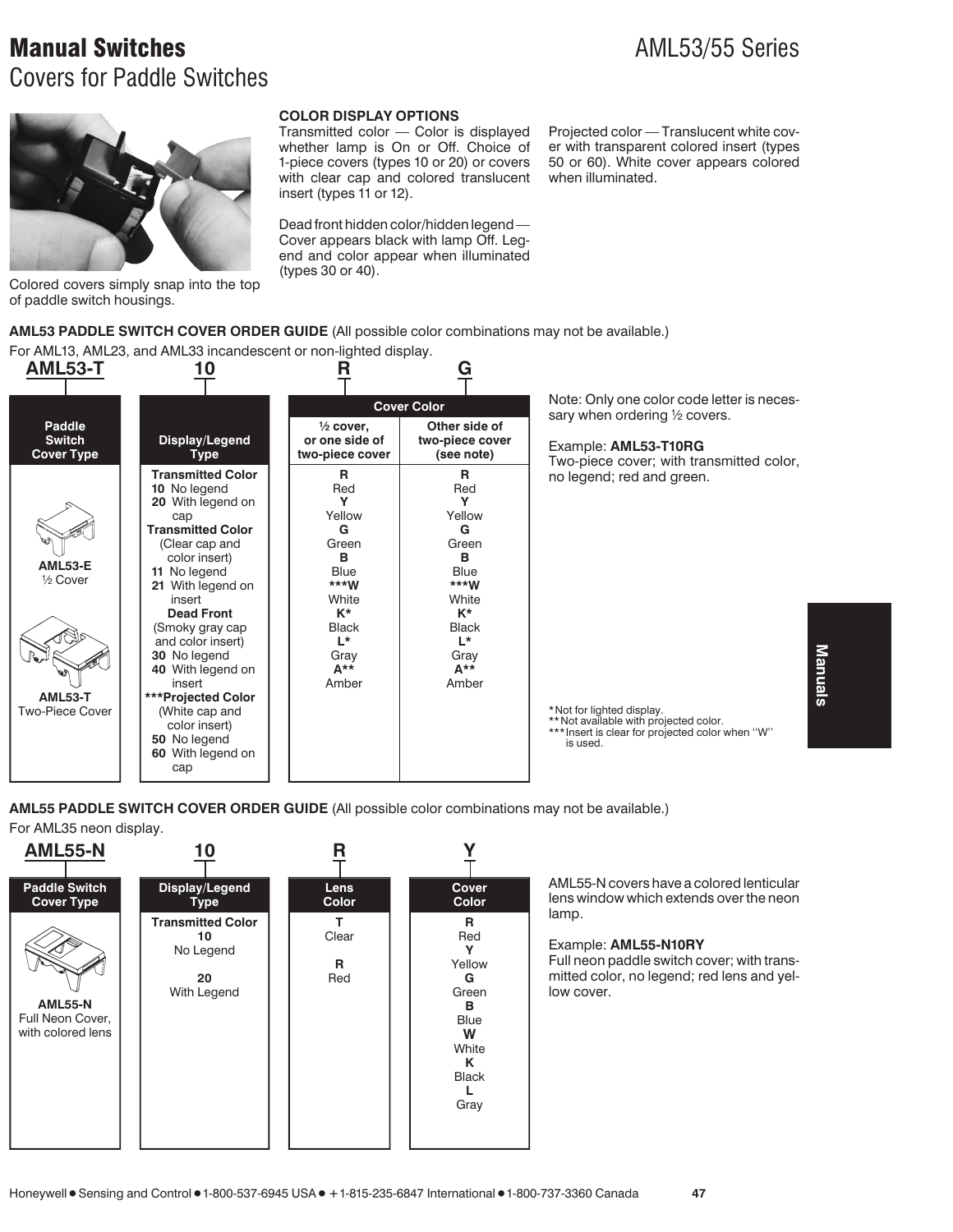## **Manual Switches** AML55 Series Covers for Paddle Switches

**AML55 PADDLE SWITCH COVER ORDER GUIDE** (All possible color combinations may not be available.)

For AML15 and AML25 LED display. The state of the See notes below

| 10                                                         |                                                                                                           | R                                                                                                         |
|------------------------------------------------------------|-----------------------------------------------------------------------------------------------------------|-----------------------------------------------------------------------------------------------------------|
|                                                            |                                                                                                           | Cover Color - See notes below                                                                             |
| Display/Legend<br><b>Type</b>                              | $1/2$ -cover,<br>or LED side of<br>two-piece covers*                                                      | Other side of<br>two piece covers                                                                         |
| <b>Transmitted Color</b><br>10 No Legend<br>20 With Legend | R<br>Red<br>Y<br>Yellow<br>G<br>Green<br>в<br><b>Blue</b><br>W<br>White<br>K<br><b>Black</b><br>L<br>Gray | R<br>Red<br>Y<br>Yellow<br>G<br>Green<br>в<br><b>Blue</b><br>W<br>White<br>K<br><b>Black</b><br>L<br>Gray |
|                                                            |                                                                                                           |                                                                                                           |
|                                                            | AML55-E, -T, and -H covers have an open                                                                   | * Notes:                                                                                                  |

window which allows LED's to be flush with the cover surface.

- <sup>1</sup> Only one color code letter is necessary for AML55-E 1/2 covers.
- <sup>2</sup> To order a 1/2-cover without the LED ''window,'' specify an AML53-E listing from the previous page.

#### Example: **AML55-T10YR**

Two-piece cover; with LED window in one side, transmitted color, no legend; yellow (LED side) and red (non-LED side).

## **HOW TO ORDER LEGENDS FOR PADDLE SWITCH COVERS**

When specifying legended paddle switch covers, submit a legend order sheet to cover each catalog listing. These forms identify the maximum number of lines per area and the maximum characters per line, based on the type size you request.

To insure proper legend orientation, paddle switch housings (when viewed from the panel front) should have the ''MICRO SWITCH'' identification facing UP or to the LEFT.

Legend order sheets for covers are shown on the following pages. Reproduce them on your office copier or request a pad of them from the 800 number.:

**Legend Sheet Form No.**<br>AML53 Covers FO-63567 AML53 Covers FO-63567 AML55 Covers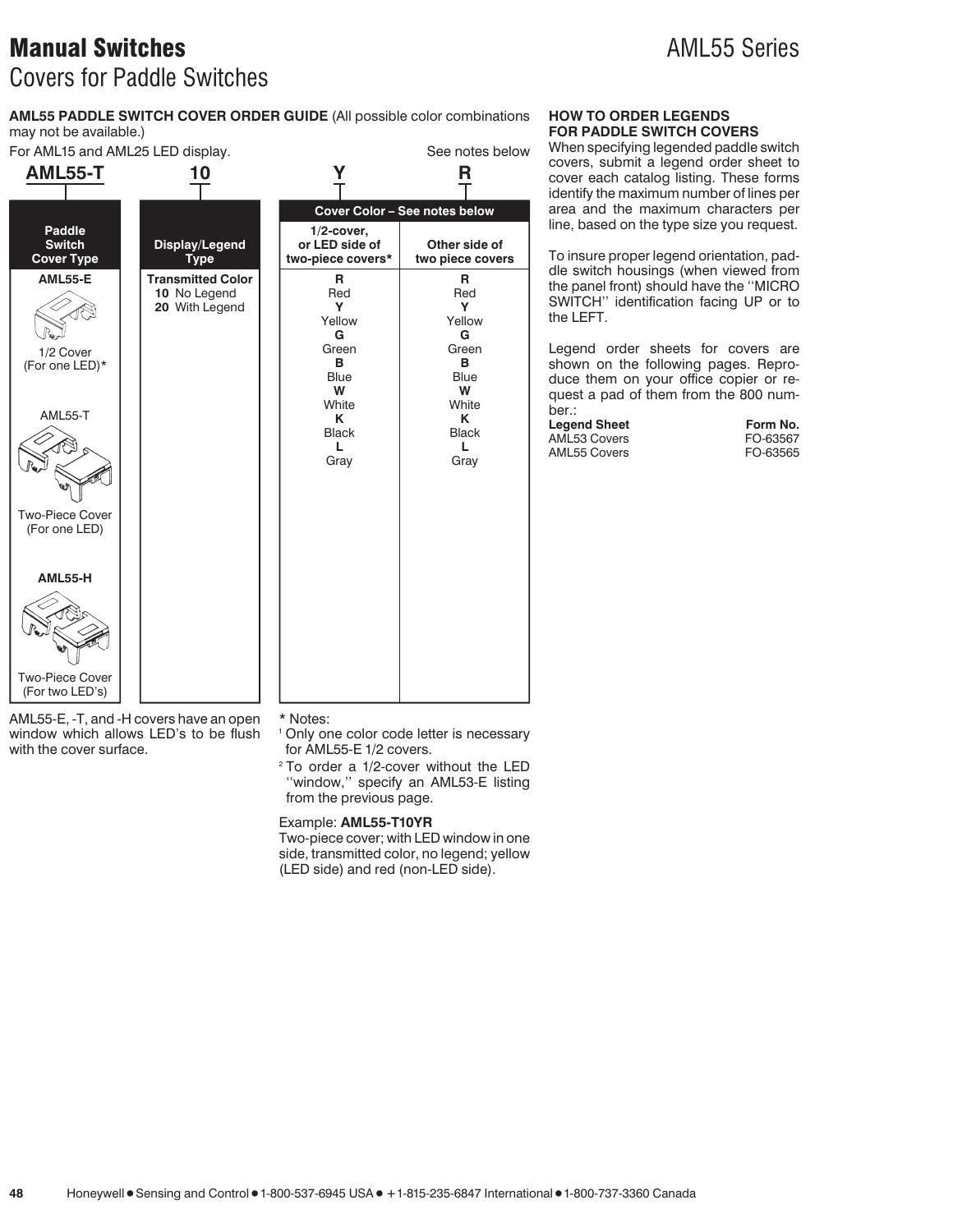# **Manual Switches** AML53 Series

Paddle Operator (Cover) Legend Sheet